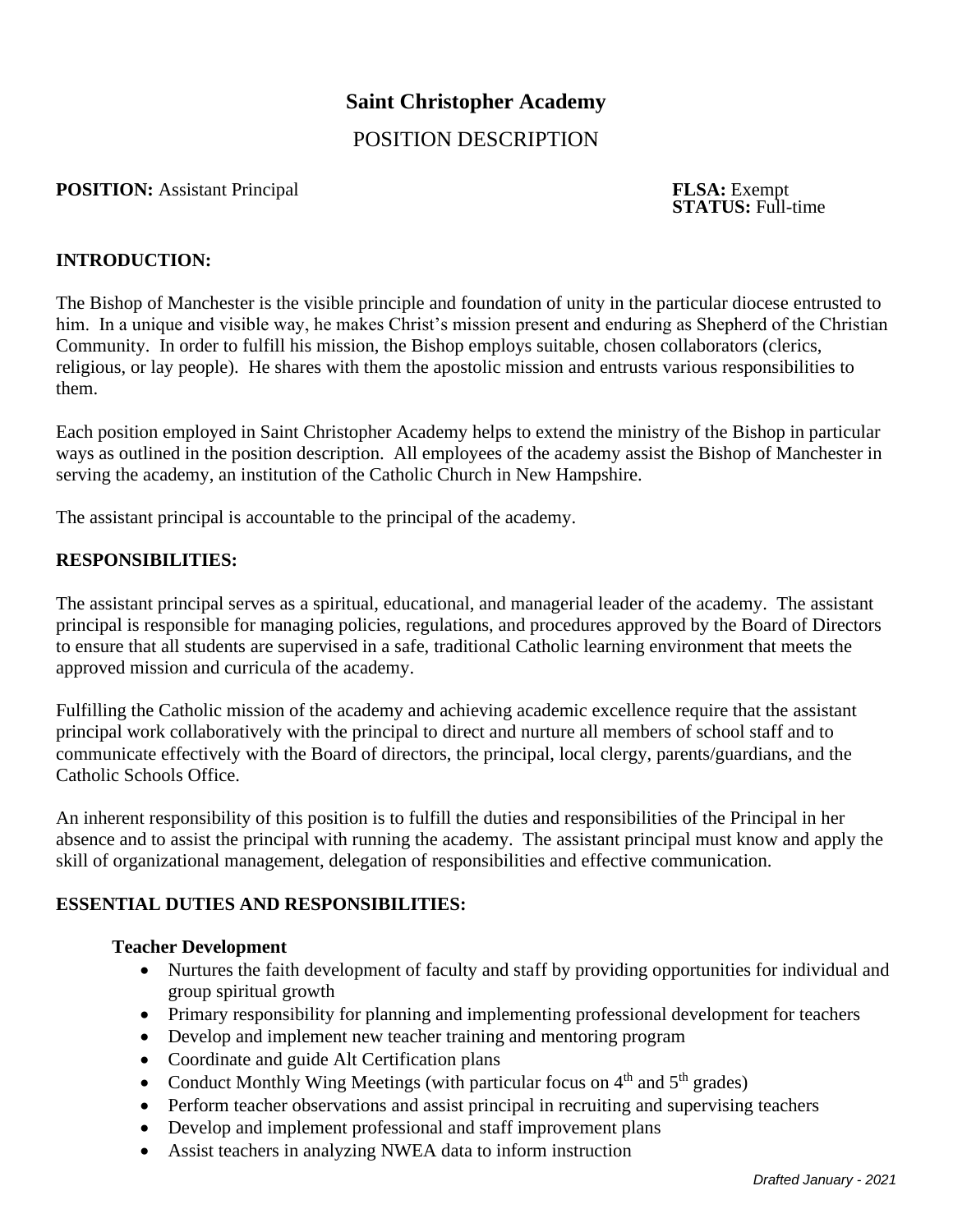## Assistant Principal Position Description Page 2

- Provide orientation, supervision and evaluation of substitute teachers
- Recognizes and fosters leadership opportunities among staff members
- Supports religion teachers who use USCCB approved texts and Diocesan religion curriculum

### **Curriculum**

- Assists Principal in curriculum development, implementation and oversight to achieve academic excellence while integrating Catholic and Christian values
- Attend and assist with curricular meetings
- Assist Principal in overseeing and supporting all district and state level assessments
- Analyze and report student and school wide data to inform instruction
- Understands and demonstrates the use of current technologies
- Enhance and coordinate STREAM programs to better utilize the upper campus science lab for the benefit of both campuses
- Serve as Local Education Agency (LEA) at meetings required under IDEA and 504
- Assist principal in overseeing student placement

# **Student Life**

- Promotes the academy's philosophy and mission, helping develop a Catholic culture
- Enhance school culture through instruction and continual review of basic tenets of safety, respect and responsibility
- Recognizes and provides for cultural and religious difference
- Relates to students and parents with mutual respect while carrying out a positive and effective discipline policy
- Assist Principal in enforcing RSA's pertaining to safe schools (NH RSA 193) and Diocesan and School Policies as it relates to discipline issues, including investigations of all incidences and communication/collaboration with parents and staff
- Develops academic enrichment through providing opportunities for extracurricular activities (for example clubs) that interest students
- Assists with  $6<sup>th</sup>$  grade transition
- Develop and implement master schedule

### **Budget**

• Collaborate with the Principal and Director of Business Operations in creating budgets that are fiscally responsible and support the goals of the academy

### **Community Relations**

- Promotes Catholic values within the local and larger community
- Builds and fosters community relationships
- Attends community meetings upon Principal's request

#### . **EDUCATION, EXPERIENCE, AND SKILLS REQUIRED:**

- M.A., M.Ed., and/or an advanced degree in School Administration/Leadership
- Appropriately qualified and/or certified or eligible for NH administrator's certification
- Experienced in supervision, curriculum, finances, planning, and technology
- Minimum of 3 years successful teaching/administrative experience